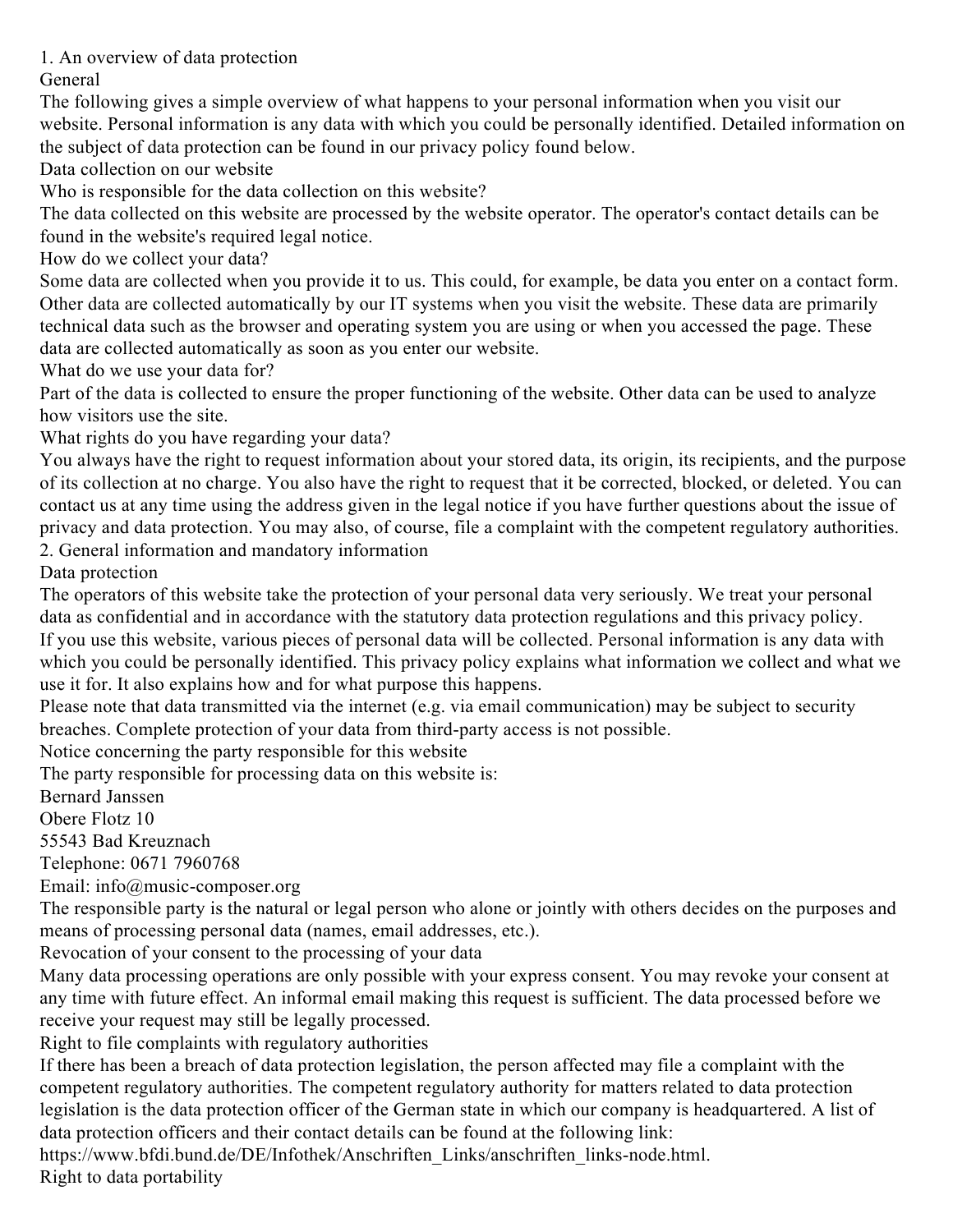You have the right to have data which we process based on your consent or in fulfillment of a contract automatically delivered to yourself or to a third party in a standard, machine-readable format. If you require the direct transfer of data to another responsible party, this will only be done to the extent technically feasible. SSL or TLS encryption

This site uses SSL or TLS encryption for security reasons and for the protection of the transmission of confidential content, such as the inquiries you send to us as the site operator. You can recognize an encrypted connection in your browser's address line when it changes from "http://" to "https://" and the lock icon is displayed in your browser's address bar.

If SSL or TLS encryption is activated, the data you transfer to us cannot be read by third parties. Encrypted payments on this website

If you enter into a contract which requires you to send us your payment information (e.g. account number for direct debits), we will require this data to process your payment.

Payment transactions using common means of payment (Visa/MasterCard, direct debit) are only made via encrypted SSL or TLS connections. You can recognize an encrypted connection in your browser's address line when it changes from "http://" to "https://" and the lock icon in your browser line is visible.

In the case of encrypted communication, any payment details you submit to us cannot be read by third parties. Information, blocking, deletion

As permitted by law, you have the right to be provided at any time with information free of charge about any of your personal data that is stored as well as its origin, the recipient and the purpose for which it has been processed. You also have the right to have this data corrected, blocked or deleted. You can contact us at any time using the address given in our legal notice if you have further questions on the topic of personal data. Opposition to promotional emails

We hereby expressly prohibit the use of contact data published in the context of website legal notice requirements with regard to sending promotional and informational materials not expressly requested. The website operator reserves the right to take specific legal action if unsolicited advertising material, such as email spam, is received.

3. Data collection on our website

Cookies

Some of our web pages use cookies. Cookies do not harm your computer and do not contain any viruses. Cookies help make our website more user-friendly, efficient, and secure. Cookies are small text files that are stored on your computer and saved by your browser.

Most of the cookies we use are so-called "session cookies." They are automatically deleted after your visit. Other cookies remain in your device's memory until you delete them. These cookies make it possible to recognize your browser when you next visit the site.

You can configure your browser to inform you about the use of cookies so that you can decide on a case-by-case basis whether to accept or reject a cookie. Alternatively, your browser can be configured to automatically accept cookies under certain conditions or to always reject them, or to automatically delete cookies when closing your browser. Disabling cookies may limit the functionality of this website.

Cookies which are necessary to allow electronic communications or to provide certain functions you wish to use (such as the shopping cart) are stored pursuant to Art. 6 paragraph 1, letter f of DSGVO. The website operator has a legitimate interest in the storage of cookies to ensure an optimized service provided free of technical errors. If other cookies (such as those used to analyze your surfing behavior) are also stored, they will be treated separately in this privacy policy.

Server log files

The website provider automatically collects and stores information that your browser automatically transmits to us in "server log files". These are:

Browser type and browser version

Operating system used

Referrer URL

Host name of the accessing computer

Time of the server request

IP address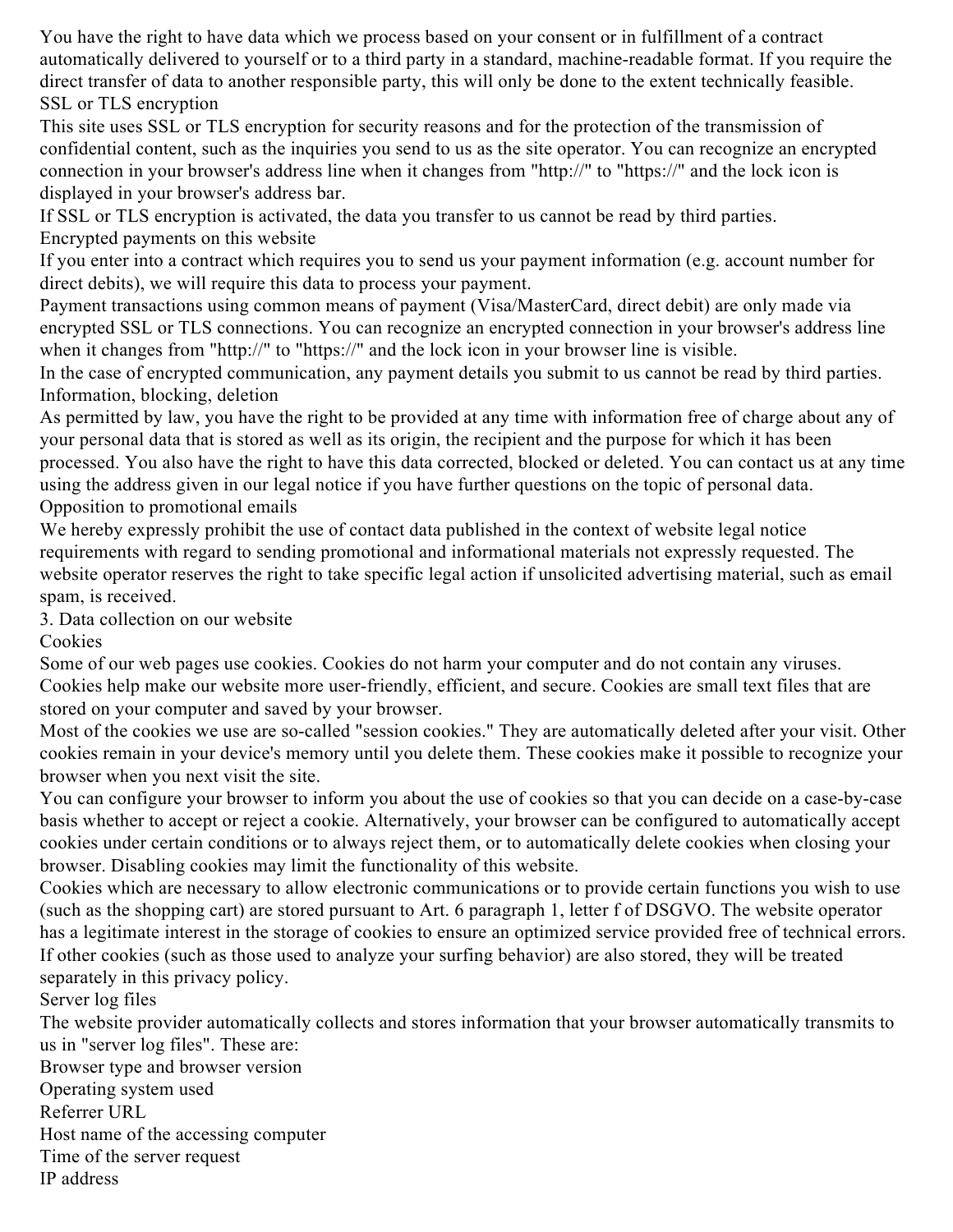These data will not be combined with data from other sources.

The basis for data processing is Art. 6 (1) (f) DSGVO, which allows the processing of data to fulfill a contract or for measures preliminary to a contract.

Registration on this website

You can register on our website in order to access additional functions offered here. The input data will only be used for the purpose of using the respective site or service for which you have registered. The mandatory information requested during registration must be provided in full. Otherwise, we will reject your registration. To inform you about important changes such as those within the scope of our site or technical changes, we will use the email address specified during registration.

We will process the data provided during registration only based on your consent per Art. 6 (1)(a) DSGVO. You may revoke your consent at any time with future effect. An informal email making this request is sufficient. The data processed before we receive your request may still be legally processed.

We will continue to store the data collected during registration for as long as you remain registered on our website. Statutory retention periods remain unaffected.

Processing of data (customer and contract data)

We collect, process, and use personal data only insofar as it is necessary to establish, or modify legal relationships with us (master data). This is done based on Art. 6 (1) (b) DSGVO, which allows the processing of data to fulfill a contract or for measures preliminary to a contract. We collect, process and use your personal data when accessing our website (usage data) only to the extent required to enable you to access our service or to bill

you for the same.

Collected customer data shall be deleted after completion of the order or termination of the business relationship. Legal retention periods remain unaffected.

Data transmitted when entering into a contract with online shops, retailers, and mail order

We transmit personally identifiable data to third parties only to the extent required to fulfill the terms of your contract, for example, to companies entrusted to deliver goods to your location or banks entrusted to process your payments. Your data will not be transmitted for any other purpose unless you have given your express permission to do so. Your data will not be disclosed to third parties for advertising purposes without your express consent.

The basis for data processing is Art. 6 (1) (b) DSGVO, which allows the processing of data to fulfill a contract or for measures preliminary to a contract.

4. Plugins and tools

YouTube

Our website uses plugins from YouTube, which is operated by Google. The operator of the pages is YouTube LLC, 901 Cherry Ave., San Bruno, CA 94066, USA.

If you visit one of our pages featuring a YouTube plugin, a connection to the YouTube servers is established. Here the YouTube server is informed about which of our pages you have visited.

If you're logged in to your YouTube account, YouTube allows you to associate your browsing behavior directly with your personal profile. You can prevent this by logging out of your YouTube account.

YouTube is used to help make our website appealing. This constitutes a justified interest pursuant to Art. 6 (1) (f) DSGVO.

Further information about handling user data, can be found in the data protection declaration of YouTube under https://www.google.de/intl/de/policies/privacy.

## Google Web Fonts

For uniform representation of fonts, this page uses web fonts provided by Google. When you open a page, your browser loads the required web fonts into your browser cache to display texts and fonts correctly.

For this purpose your browser has to establish a direct connection to Google servers. Google thus becomes aware that our web page was accessed via your IP address. The use of Google Web fonts is done in the interest of a uniform and attractive presentation of our website. This constitutes a justified interest pursuant to Art. 6 (1) (f) DSGVO.

If your browser does not support web fonts, a standard font is used by your computer.

Further information about handling user data, can be found at https://developers.google.com/fonts/faq and in Google's privacy policy at https://www.google.com/policies/privacy/.